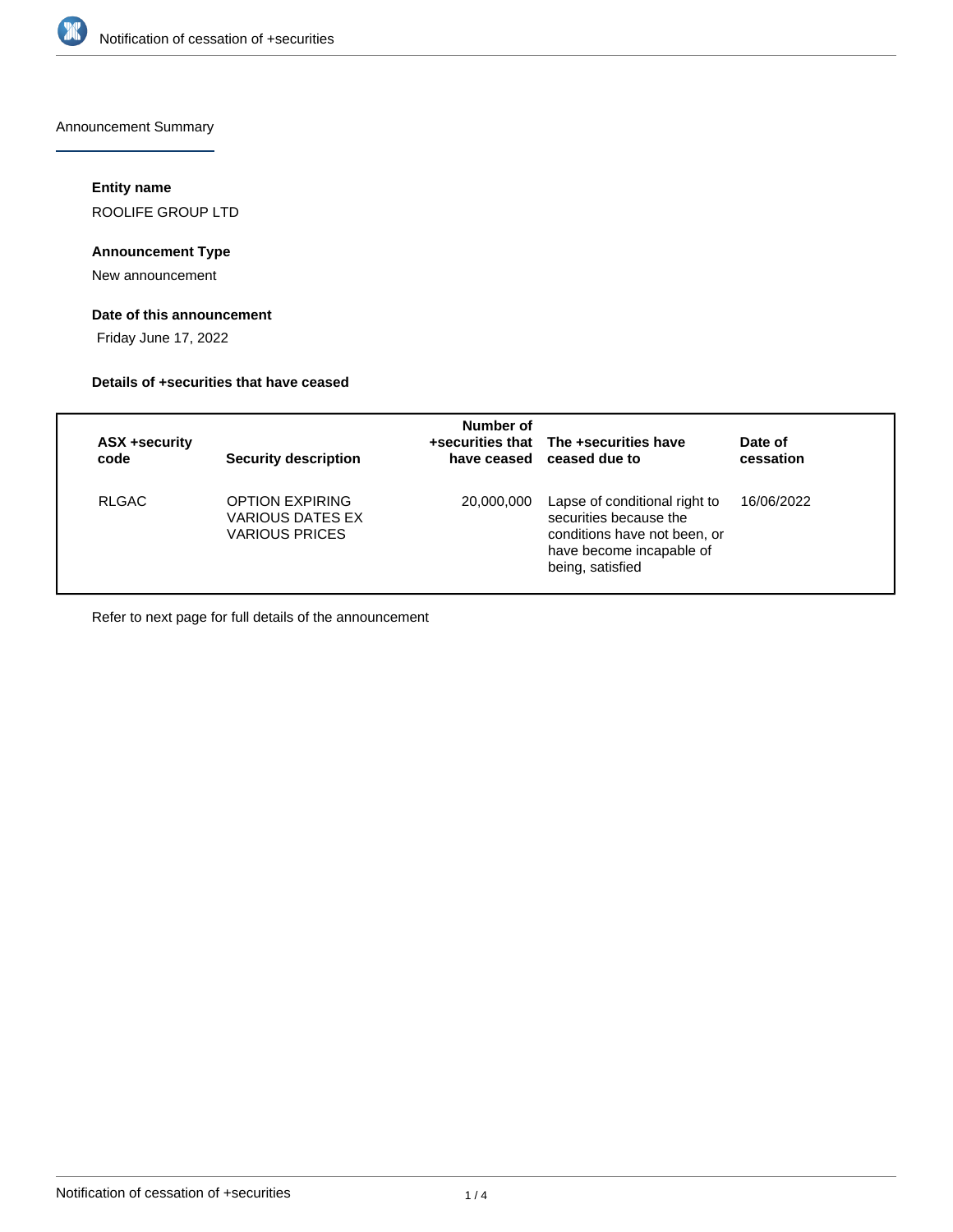

# Part 1 - Announcement Details

# **1.1 Name of +Entity**

ROOLIFE GROUP LTD

We (the entity named above) provide the following information about our issued capital.

**1.2 Registered Number Type** ABN

**Registration Number** 14613410398

# **1.3 ASX issuer code**

RLG

# **1.4 The announcement is**

New announcement

# **1.5 Date of this announcement**

17/6/2022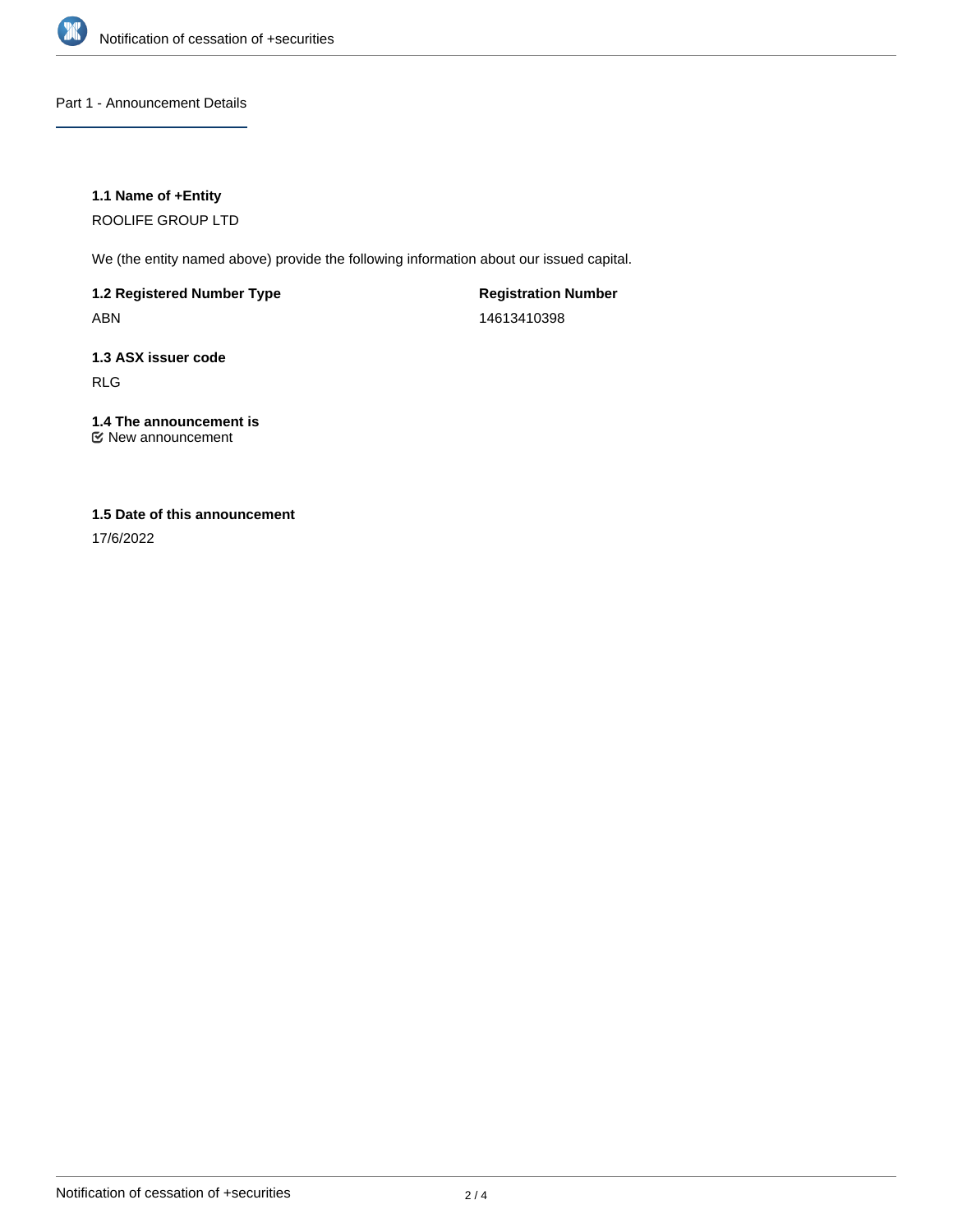

#### Part 2 - Details of +equity securities or +debt securities that have ceased

### **ASX +Security Code and Description**

RLGAC : OPTION EXPIRING VARIOUS DATES EX VARIOUS PRICES

# **Unquoted +equity securities that have ceased**

**Number of securities that have ceased**

20,000,000

#### **Reason for cessation**

Lapse of conditional right to securities because the conditions have not been, or have become incapable of being, satisfied

**Date of cessation**

**Is the entity paying any consideration for the cessation?** No

16/6/2022

#### **Any other information the entity wishes to notify to ASX about the cessation?**

Cancellation of performance options on conclusion of corporate mandate.